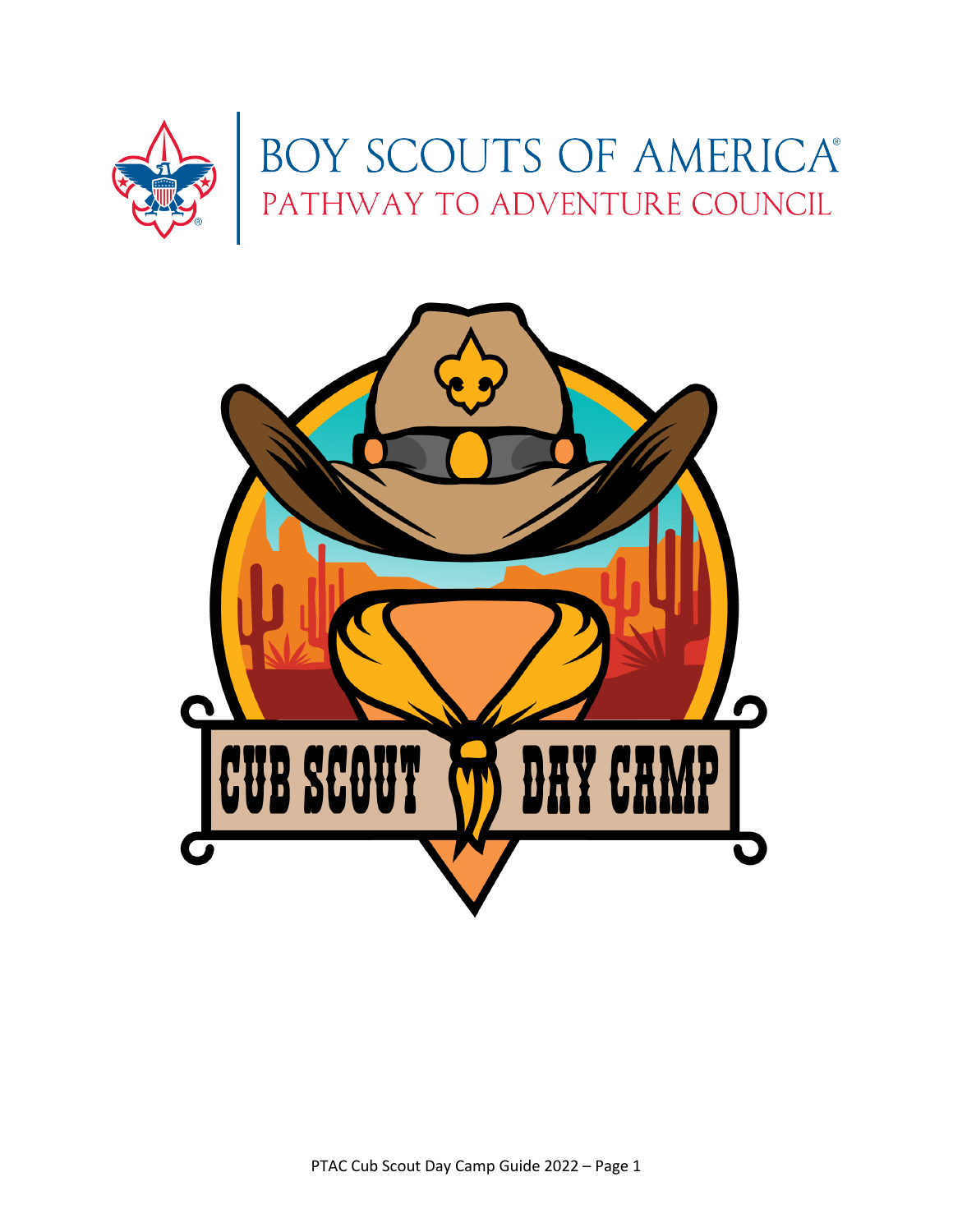# **Table of Contents**

Contact Us Mission Statement Locations **Registration** What to Expect Camp Checklist Trading Post Health Information Emergency Information Daily Schedule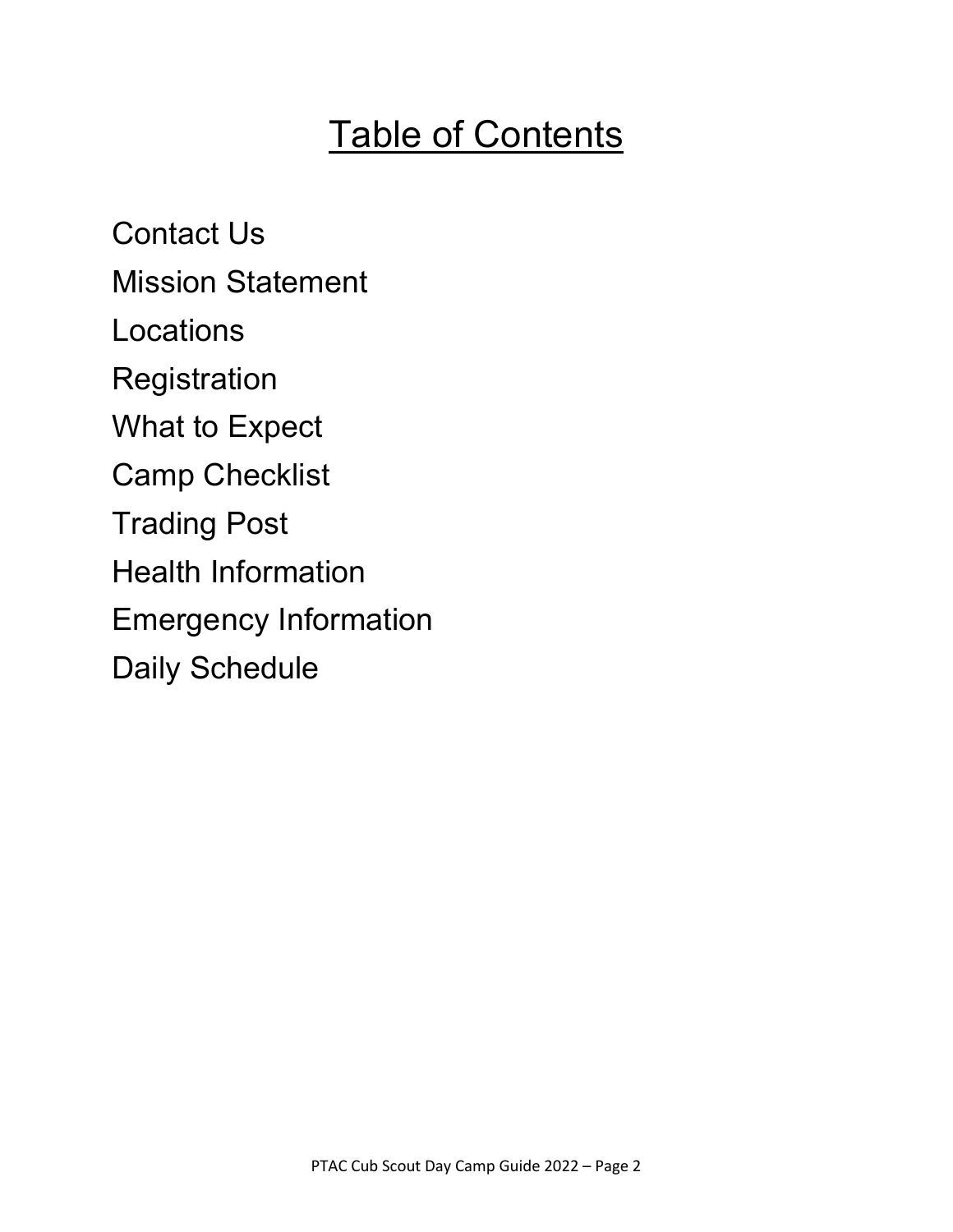# Contact Us

Frank Fodero Council Activities Chairman 815-791-2259 Eagle197@aol.com

Stephanie Brockway Council Day Camp Coordinator 630-291-1135 PTACDayCamp@gmail.com

Amy Hutcherson Council Program Director 312-421-8800 EXT 231 Amy.hutcherson@scouting.org

Who to Contact?

- For any questions while camp is in session you may contact any onsite Director or Staff advisor.
- If there is something they cannot answer or this guide does not cover, please reach out to one of the listed names above.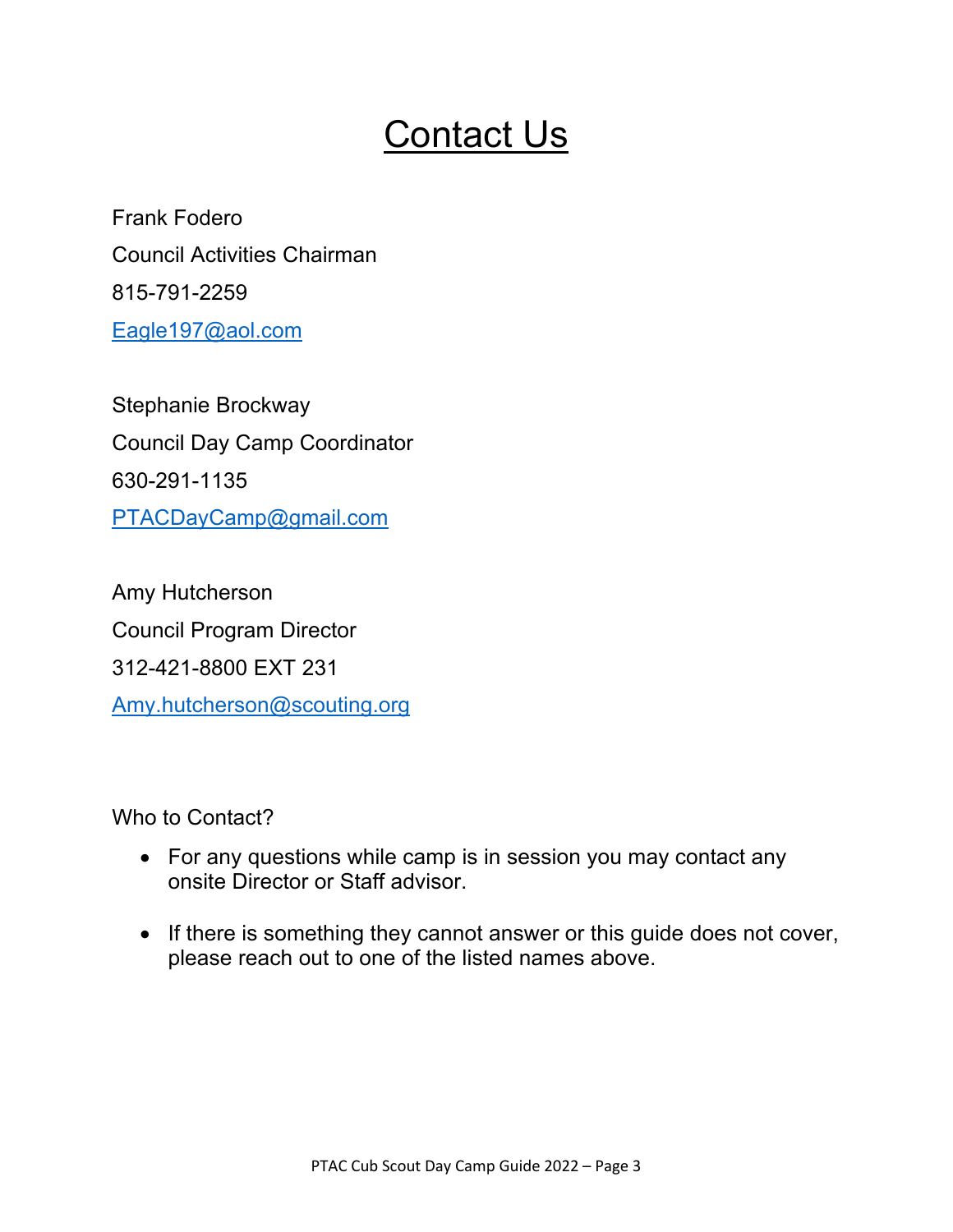# Mission Statement

The Pathway to Adventure Council Day Camps are designed to be exciting, dynamic and appealing to your youth. We strive to meet the needs of our campers and packs attending camp and make sure they are both fun and safe for all participants and staff.

### Program

We have designed a variety of planned program areas which are packed with fun activities including Nature, Scout Skills, Sports, Games, BB Guns, Archery, and STEAM events. Our staff often wear costumes related to the theme and play in character. Special features are offered each day.

### Camp Dens

Day Camps uses the methods of Cub Scouting to achieve our goals. Each camper is grouped into a Camp Den with other members of their pack and often other local packs. As the participate in activities, they will be performing skills that could be used as rank adventure achievements. The dens will remain together throughout the week and will not mix with other dens.

### Locations

| <b>Christ Lutheran Church</b> | All Saints Cathedral |
|-------------------------------|----------------------|
| Orland Park, IL               | Chicago / Rosemont   |
| June $13 -$ June 17           | June $27 -$ July 1   |
|                               |                      |
| St. Peter's Lutheran Church   | St. Helena Church    |
| Schaumburg, IL                | Burr Ridge, IL       |
| June 13 - June 17             | July $18 -$ July 22  |
|                               |                      |
| <b>Munster Scout Office</b>   |                      |

Munster, IN

June 20 – June 24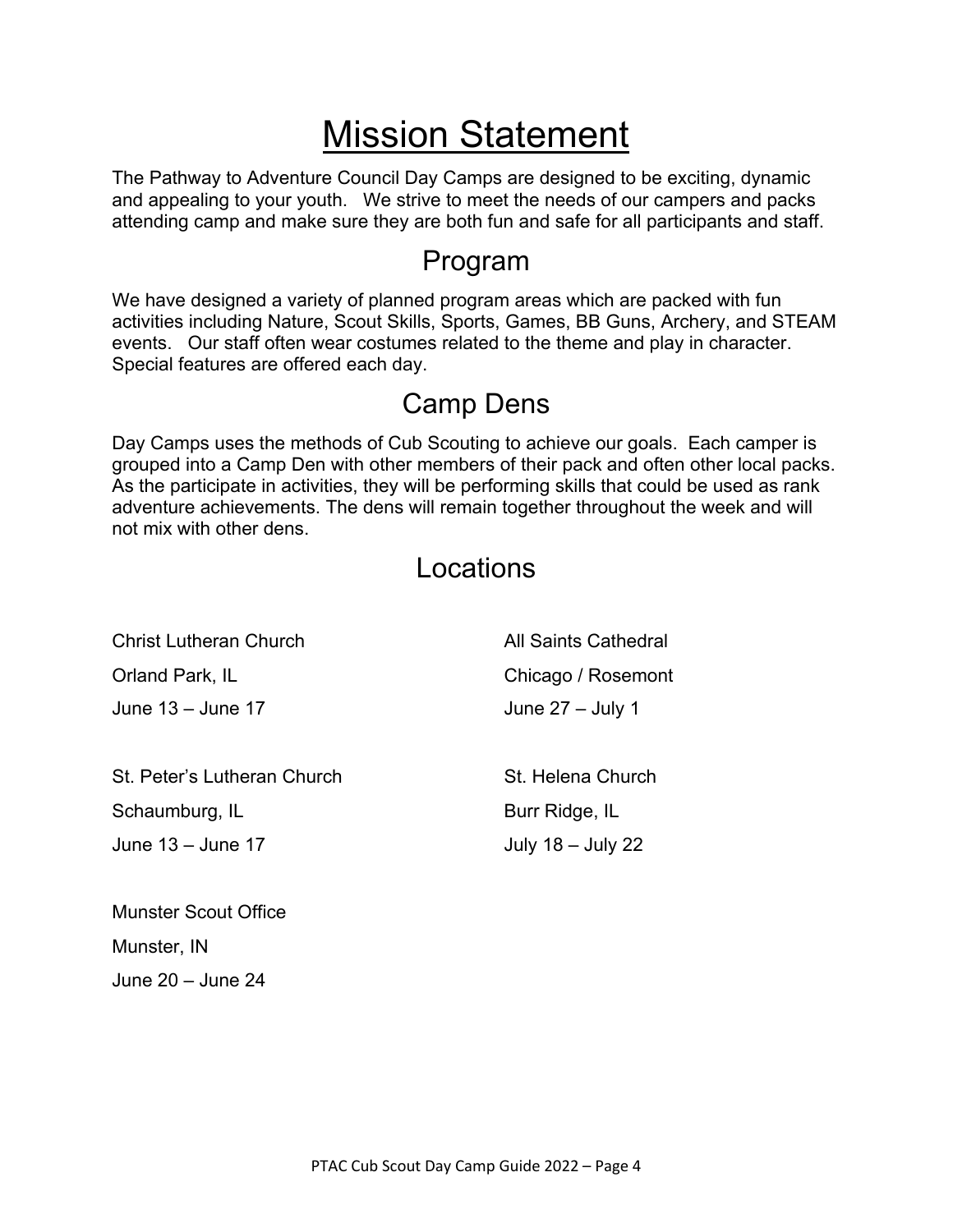# **Registration**

### Who Can Attend

All children, boys and girls, attending 1st through 5th grade in the Fall are eligible to attend Pathway to Adventure Council Day Camps. Please be aware that some camps fill up early and camp availability is not guaranteed.

Tiger Scouts, or children entering 1st grade, must provide their own adult to attend with them or they cannot attend any event with the Boy Scouts of America. That required adult can be any relative or child caregiver, but they must be at least 18 years of age and responsible for the camper

Siblings and friends attending  $1<sup>st</sup>$  through  $5<sup>th</sup>$  grade in the Fall are also eligible to attend. This is a great way to invite a friend to join you in Cub Scouts!

### Campers With Special Needs

All children, boys and girls, attending 1st through 5th grade in the fall are eligible to attend day camps. Some children have needs that give them extra challenges in an outdoor day camp setting. If a camper has an aide at school the camper needs to provide their own aide or personal assistant at camp. Please contact Stephanie Brockway for more information.

### Visitors

Attending campers and their families are not able to bring visitors without written permission and approval of the camp director. Due to COVID there will be restrictions on visitors attending camp. All visitors will need to complete an online health assessment within 24 hours of visiting camp. All visitors must provide a BSA health and medical form parentheses part A and B parentheses to be allowed entrance into camp you. You may occasionally see visiting guests of the camp who bring infants and special needs children who are not mobile and are not participating in the activities. These visitors have been authorized, are insured under their own policy, and visit at their own risk. Please contact the camp director if you have any questions.

### How to Register

Registration opens February 1, 2022.

Please register online for any Pathway to Adventure Day Camp https://pathwaytoadventure.org/daycamp/

Payments can be made online or in person at any participating Pathway to Adventure Scout Shop. The recommended option is to pay online by echeck where you can use a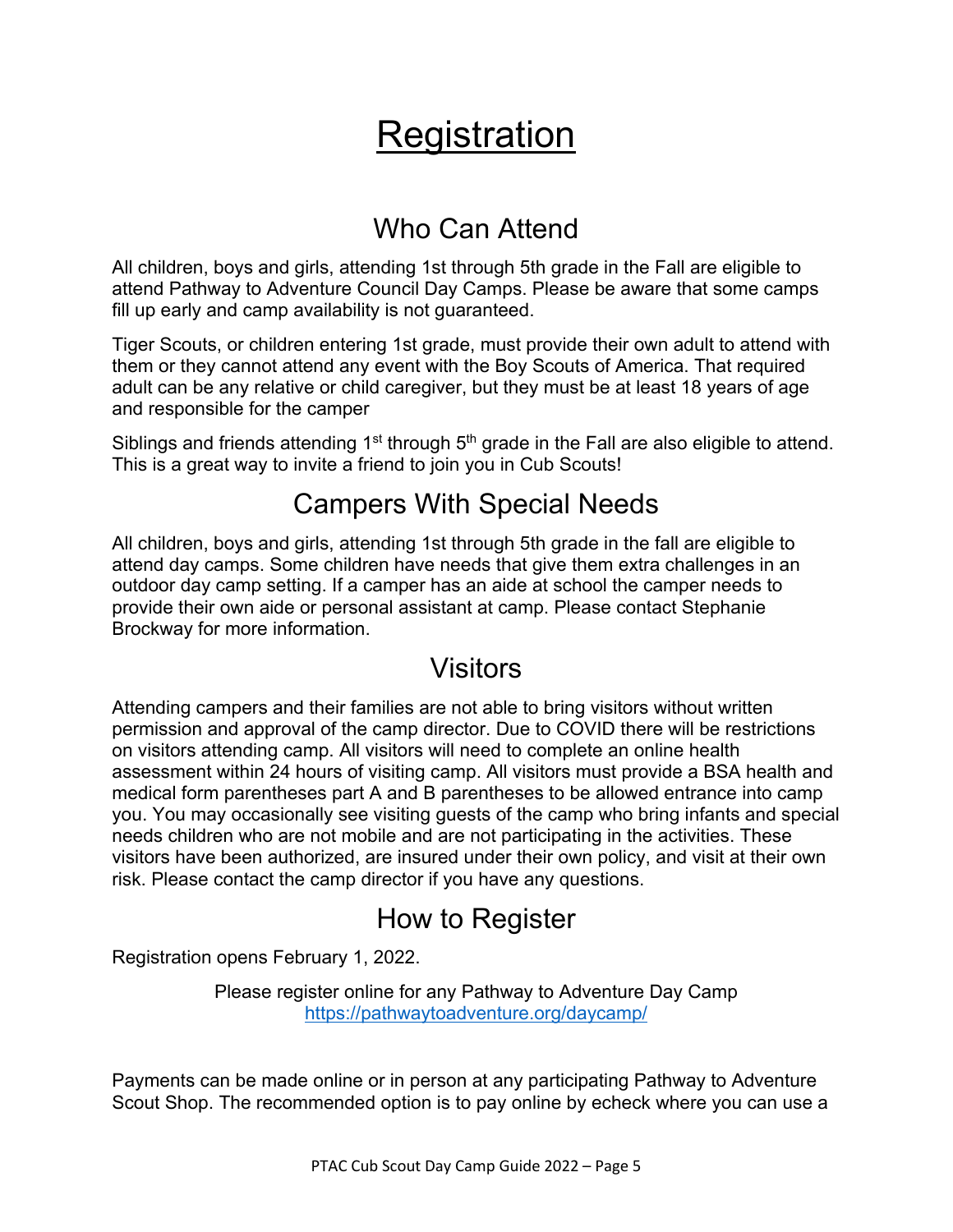personal check or unit check online at no charge. You can also pay by credit card online or in person at any Pathway to Adventure Scout Shop. Credit card payments are subject to a processing fee.

For all Camps, it is recommended that a unit leader register all scouts & adults from your Pack together. You may also register individually and will be automatically grouped with others from your pack. Please be sure to indicate your Pack Number when you register for proper assignment to a Camp Den.

Any scout who registers on their own (without their Pack) will be grouped with scouts from other local Packs.

## **Camperships**

We don't want to see any scout miss a Day Camp opportunity due to financial need. Your unit or the Council can help with a Campership. A Campership can pay up to 50% of the Day Camp registration fee.

The information and application can be found in your online Day Camp Registration or by e-mailing ptac.camping@scouting.org. Applications must be submitted by April 15th. Camperships are reviewed by a committee, and you will be notified once it is approved. Late applications may still be submitted but may not be approved. Please contact the Council Office if you have any questions or need help completing the campership application.

### **Discounts**

Early bird Discounts and late registration information can be found on the Day Camp Registration Page.

### Camp T-shirts

Each youth camper receives a camp t-shirt with the registration. Campers will pick up their t-shirt at their first day of camp upon check-in. Campers are expected to wear their t-shirt to camp every day. It is considered to be their camp uniform. In addition to emulating the spirit of uniforms in scouting, camp t-shirts help us keep your kids safe.

Each adult present at camp is also expected to wear a camp t-shirt as well. Make sure all adults who will be accompanying the scouts each day are registered. Adults will pick up their camp t-shirt at the first day of camp upon check-in.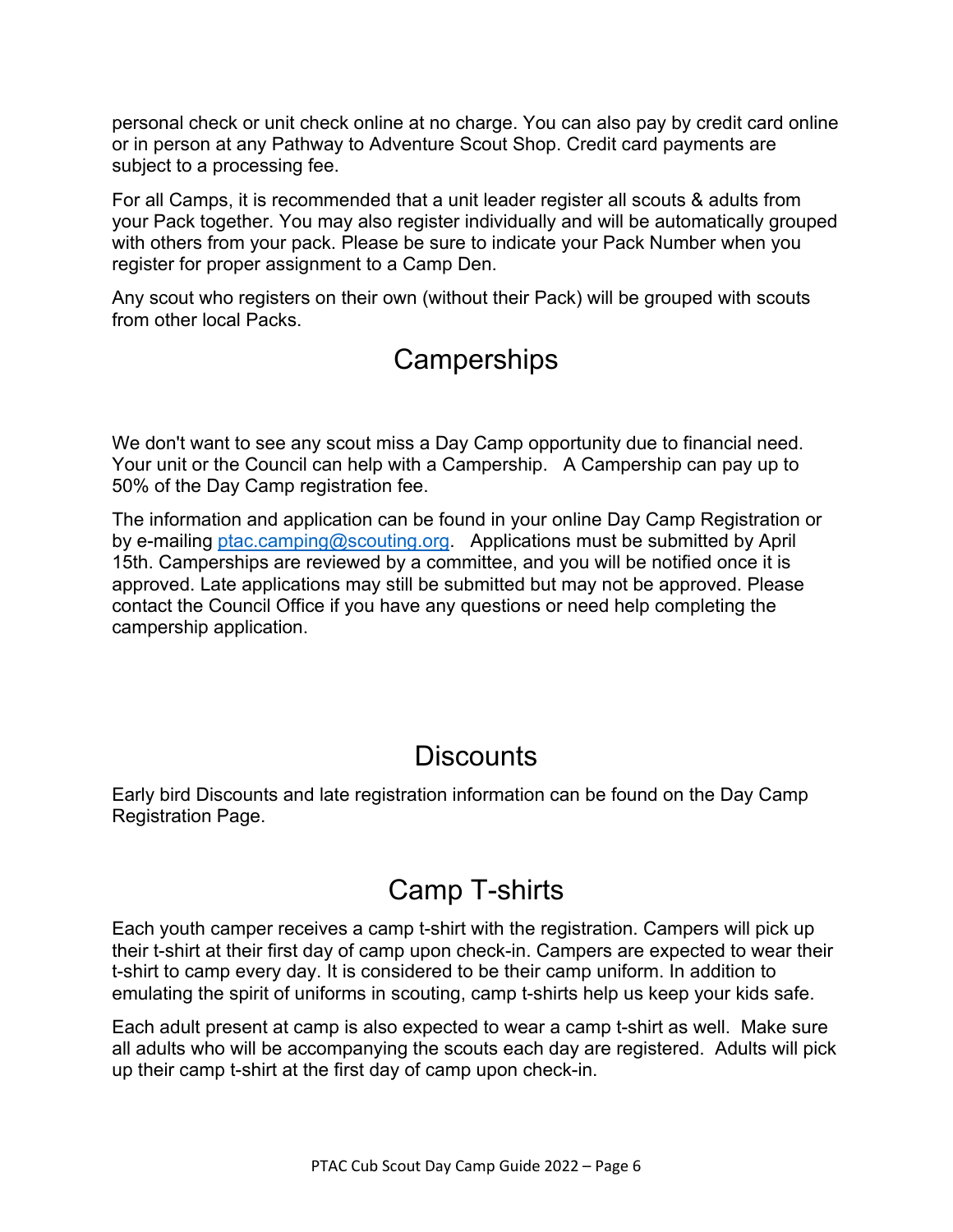# A Parent's Role In Camp

Parents of 1st graders must register and attend Camp with their scout. Parents of 2nd through 5th graders do not need to attend Day Camp with their children but are highly encouraged to do so. Thinking of all the memories you will make with your scout during your week at camp!

Parents may be asked by Pack leaders to attend Camp to provide supervision of scouts at the required 1:5 ratio with a minimum of 2 adults present per Pack. Parents attending Day Camp, even if just for one day, must take Youth Protection Training and register as an adult attending Day Camp.

Trained adult and youth staff will staff each program station. They work with campers to help them have fun and be safe. Parents attending camp are not spectators! They are expected to help all scouts with the activities at each station.

## Parent Meetings

There may be Parent Meetings held in the spring and summer before camp sessions begin. Parents and leaders may attend one of these meetings to get information, ask questions, and turn in required health forms. Sometimes t-shirts may be available for pick up at these meetings for organized units with completed camp rosters. Dates and locations will be determined and will be posted on the website at

https://pathwaytoadventure.org/daycamp/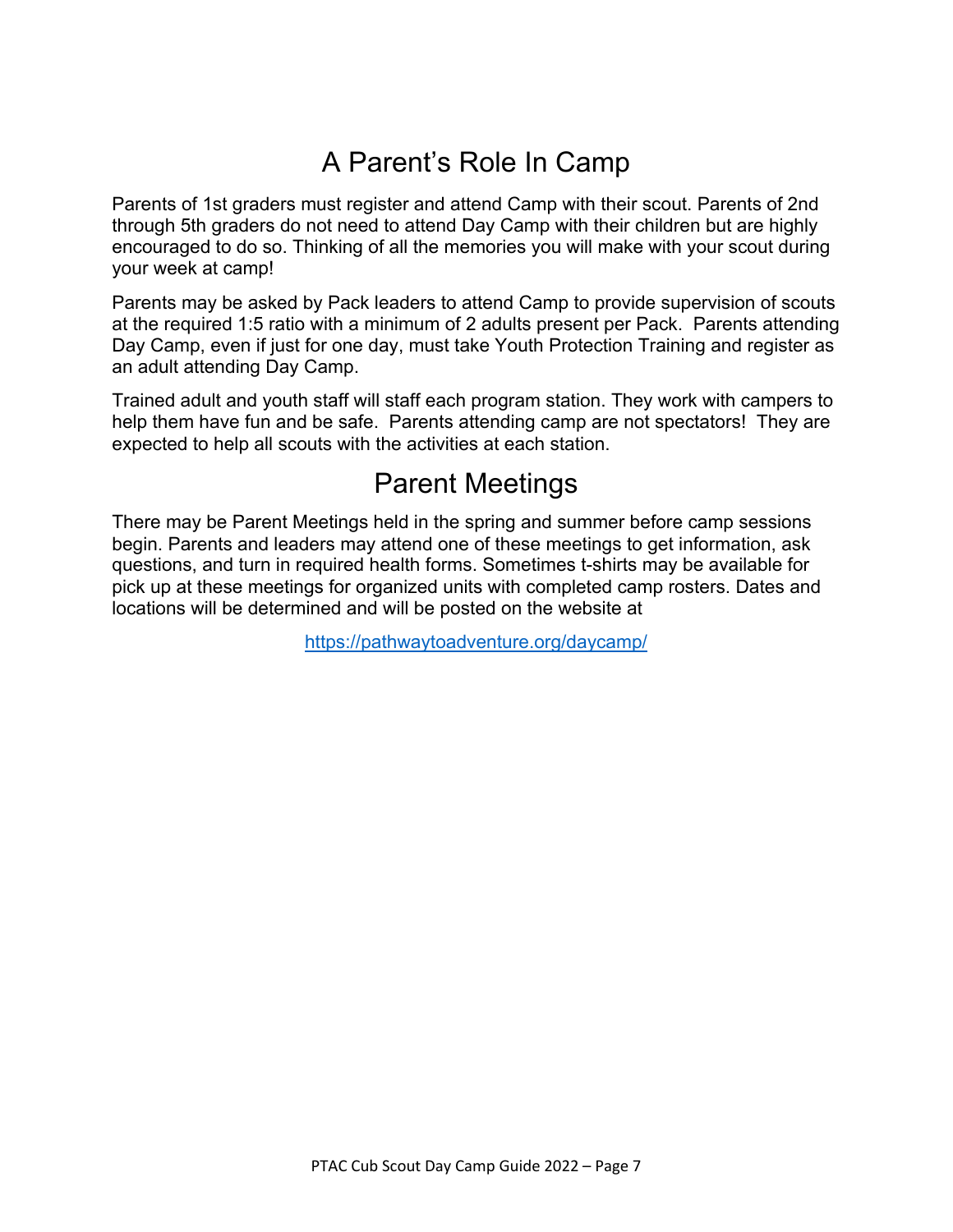# What to Expect

### Check In and Check Out

All campers must be checked in and out daily by the adult dropping them off and picking them up from camp. Adults authorized for pick up and drop off must be listed on the medical form. Regular sign in and sign out is with the Den Guide for your child's den. Please be sure to share this information with anyone doing drop off or pick up. Please help us keep campers safe!

### Camper Absences

If a camper is going to miss a day of camp, please contact the Camp Director or Den Guide to let them know. There are no refunds for missed days of camp.

### Water Bottles

Staying hydrated is important! All campers must bring a water bottle to Camp each day. Make sure water bottles are marked with the camper's name and Pack number. Water jugs are available at every program station. Campers are responsible to bring their water bottle to each station and keep it filled. Keeping the campers well hydrated at camp is a priority for staff and campers alike, as it keeps everyone happy and healthy.

### **Facilities**

Porta Potties and hand washing stations will be available at each camp location. We ask every adult and camper to wash their hands before and after lunch to prevent germs or possible allergic reactions between campers. Portable toilets have locks that can be unlocked from the outside for emergency access. Campers should never lock or unlock a toilet from the outside. Please discuss privacy and appropriate bathroom behavior with your child prior to camp.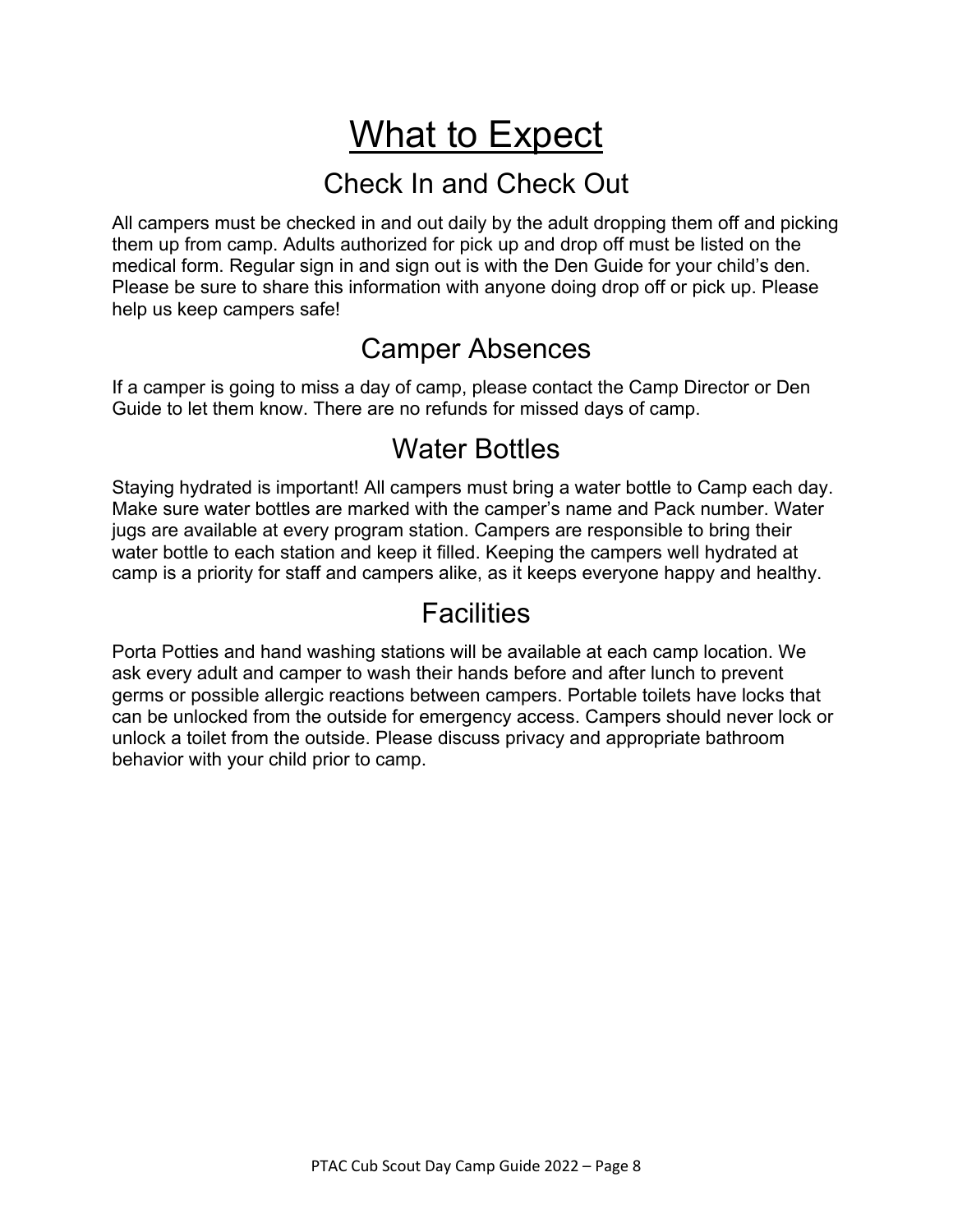# Camp Checklist

## What to Bring to Camp:

Adults:

- Medical Form Part A&B with copy of health insurance card attached
- Cooler with ice for lunches and snacks for your unit/group (optional)
- Hand sanitizer
- Face mask (a new or clean one each day!)
- Wet wipes to clean hands
- Insect repellent
- Sunscreen & hat
- Rain gear
- Lunch & snacks
- Water Bottle
- Camp T Shirt
- Sturdy close-toed shoes (no open toes, heels, sandals, or Crocs)
- Camp chair (if desired to use at lunch time)
- Money for the Trading Post
- And attitude of fun!

#### Youth:

- Medical Form Part A&B with copy of health insurance card attached
- Hand sanitizer
- Face mask (a new or clean one each day!)
- Insect repellent
- Sunscreen & hat
- Rain gear
- Lunch & snacks
- Water Bottle
- Daypack to hold and carry items
- Camp T Shirt remember it's our uniform, so wear it every day!
- Sturdy close-toed shoes (no open toes, heels, sandals, or Crocs)
- Money for the Trading Post
- And attitude of fun!

**Please label all items with your camper's first and last name.** Do not bring any video games, toys, media players, computers or valuables to camp. Campers should not bring cell phones, as all communication can be handled through the unit leaders and Camp staff. Inappropriate possessions may be confiscated and returned to the camper's parent at check out.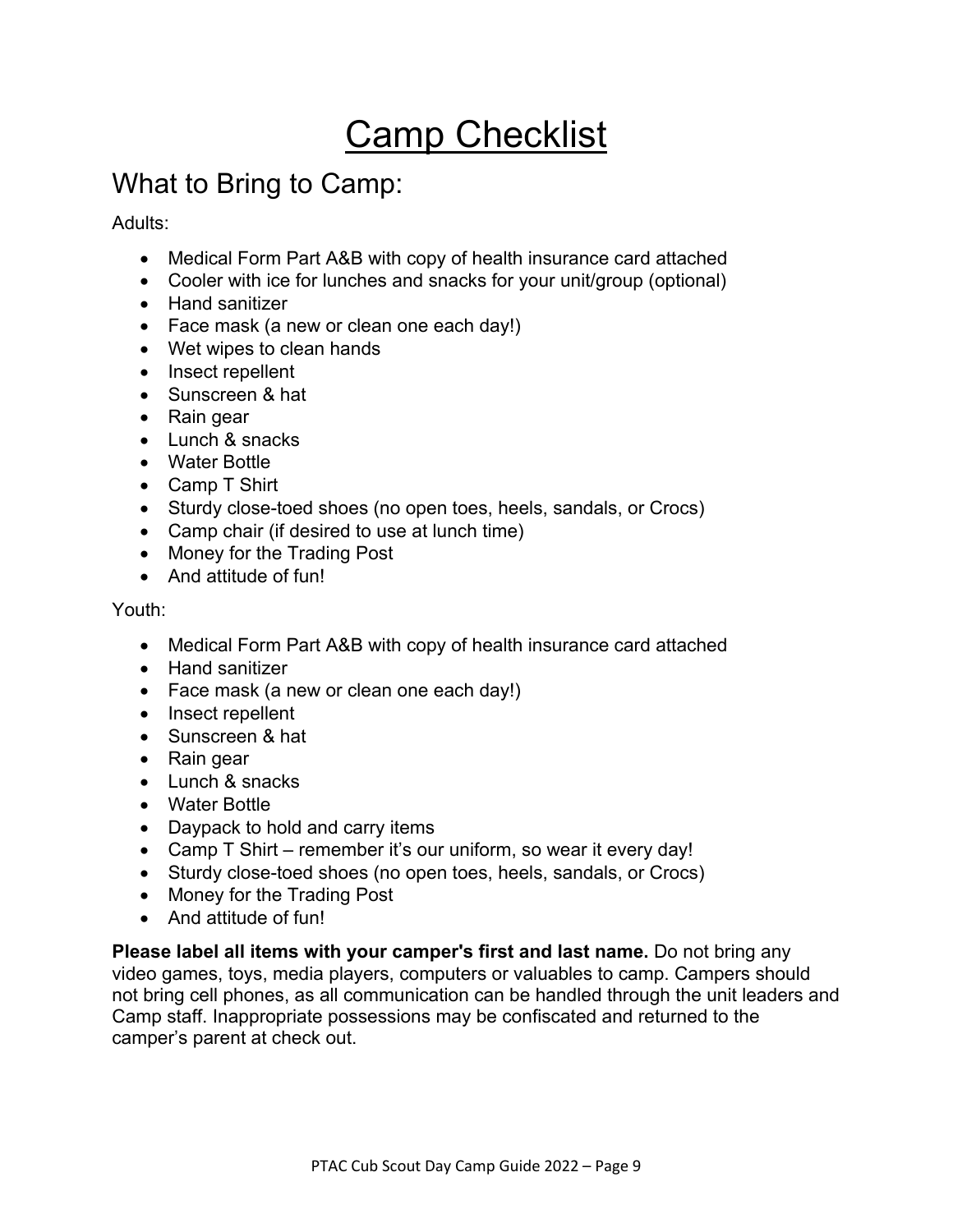*Items not allowed in camp: alcoholic beverages, pets, controlled substances, fireworks and firearms. Anyone found with these items will be asked to leave immediately and the appropriate authorities will be called.*

## Trading Post

We will be selling snacks, candy, scout items, extra camp t-shirts, and more. Items will generally range in cost from \$1 to \$20. Adults are welcome to visit the trading post anytime during the camp sessions. Campers will be assigned a time during the day and during lunch. No peanut products will be sold, but there may be products that have been prepared on machinery that has processed peanut or nut products. Please discuss with your camper before camp what purchases you feel would be appropriate and determine spending amounts.

### Patches

This year we will have a themed patch for day camp.

## Health Information

A trained health officer will be on site at all times during camp. All injuries, regardless of how small, must be reported to the health officer to ensure proper documentation and treatment. The health officer will need the campers name, age, parent info, area the injury occurred, time it occurred, and what was done to treat it. Emergency numbers are required on your online registration to help expedite your location in an emergency.

## Annual BSA Health and Medical Record (Parts A & B)

Prior to coming to camp, this form must be filled out for every person attending camp. This includes all adults and campers coming to camp. Only parts A, B1, and B2 must be completed for day camp. The newest version of this form must be used.

#### Link to BSA Medical Record Parts A & B

There will be some parent meetings / pack coordinator meetings held before camp begins, where you may turn in your forms. If the camp director does not have a copy of the form before camp, please provide one on the first day of camp at check-in. This is a health and safety issue. Campers and adults without a medical form will not be allowed at camp. If you would like your forms returned, you may pick them up at the end of the session from the health officer. These completed forms are kept confidential and all forms not returned are shredded at the conclusion of summer day camps.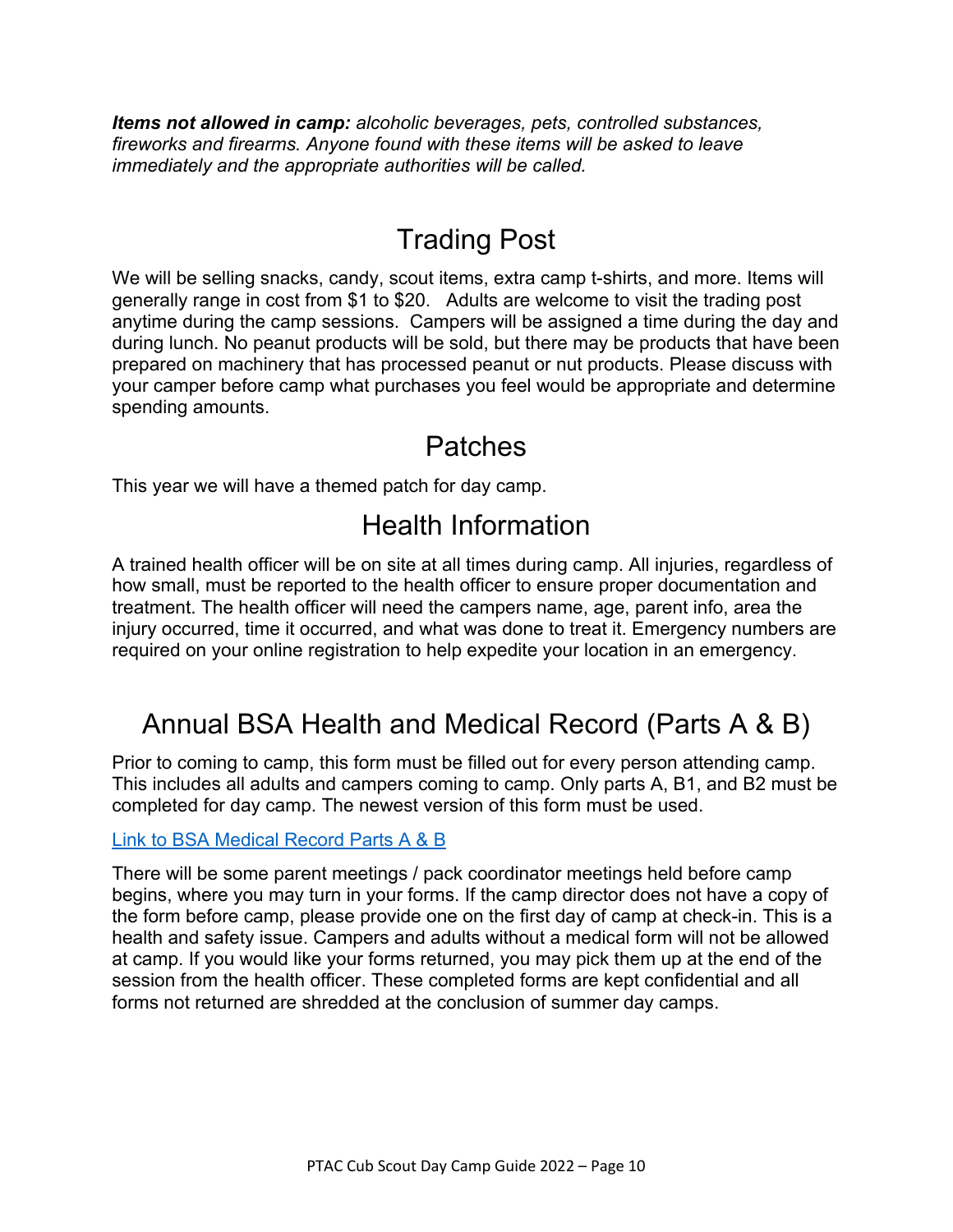## Health Advisory and Accommodation Form

The advisory form for campers is to be completed for youth participants that have health or behavior concerns that may limit their full participation or present safety issues. An example would be if your child has a severe peanut allergy and requires special accommodations, or your child has sensory issues and you would like to discuss their needs. Any child who has the assistance of an aide at school is required to provide their own additional adult support at camp. A member of the council staff may contact the parent or guardian prior to camp to discuss any special accommodations. Contact Stephanie Brockway with questions.

### **Medication**

Any medication brought to camp must be logged in at the health headquarters by the health officer. Medication must be in the original labeled container with clear dosage instructions. Allergy kits, epi pens, inhalers, and other instant self-administered medications will remain in the camper's possession after it is logged in by the health officer. If medication requires refrigeration, you will need to provide an insulated cooler with ice. Clearly label it with the camper's name and pack number and you may leave it with the health officer. Written permission is needed for another adult to supervise your child and taking medication.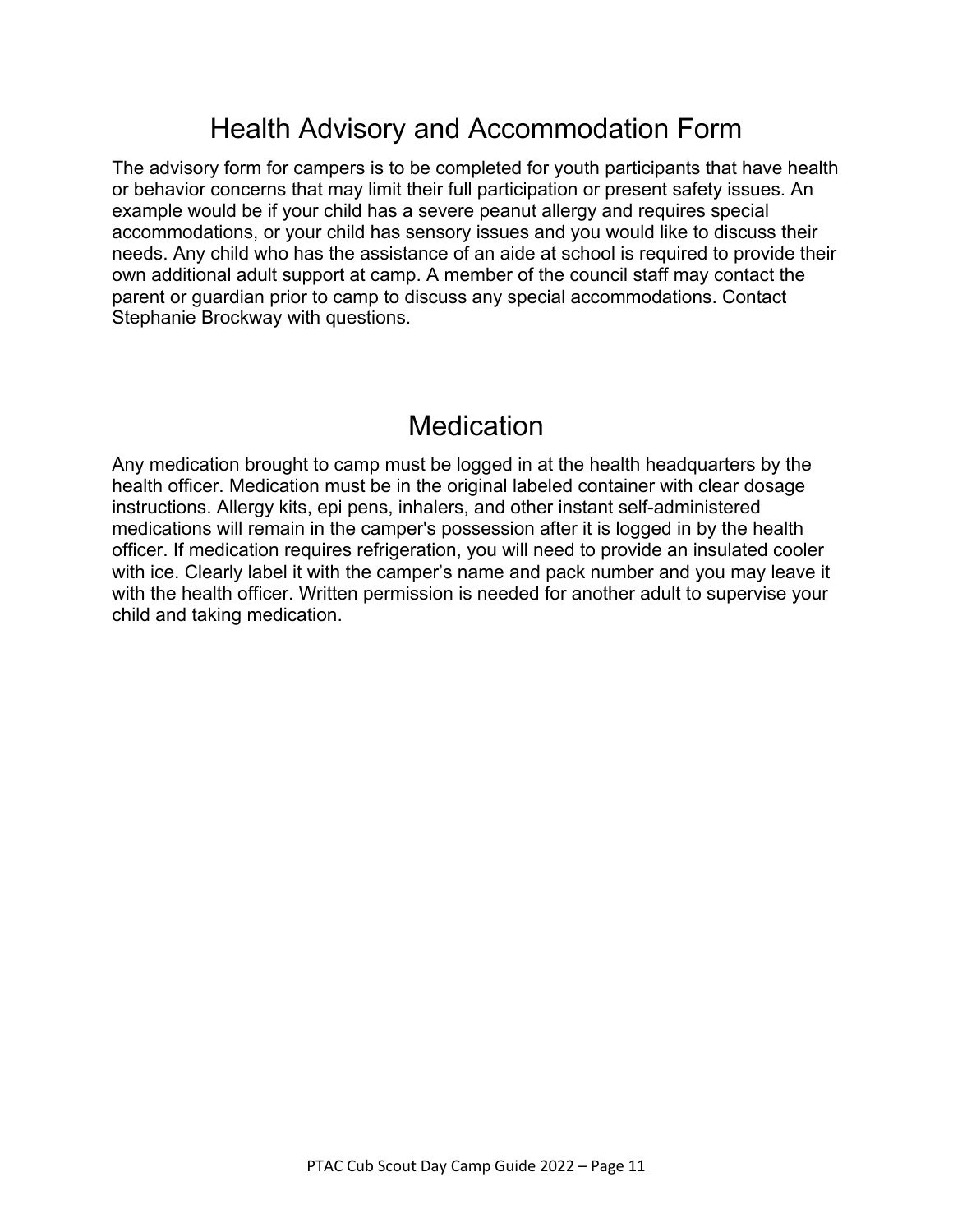# Emergency Information

### Camp Emergencies

Staff, attending parents, in campers will review emergency procedures at the beginning of each day of camp. In an emergency, a signal will sound and staff will follow guidelines and practice procedures.

### Lost Campers

In case of a last camper, you will hear an emergency sound. At this point, everyone in camp should stop what they are doing, gather in a seated circle, and perform a name check on every person in the group, including adults. Once attendance is taken, campers can sing a song or play a game but we ask that they continue to stay seated until the camp director gives the all clear signal.

### **Weather**

Every effort will be made, consistent with BSA's guide to safe scouting guidelines, to offer a full outdoor program each day. Please make sure campers are dressed appropriately for the weather, whether it is for rain or for heat. Campers should dress in layers to either keep warm or be able to cool off. Please be sure to label jackets and sweatshirts clearly as campers are often chilled in the morning and then discard their jackets as the day warms up and these get left behind. Check with your camper it pick up times for jackets water bottles and project items from the day.

Rain

Camp will continue as planned in the rain. Campers should be prepared to continue camp in the rain. Campers must provide their own ponchos or raincoats. Umbrellas are not considered rain gear is the camper cannot safely participate in games while holding an umbrella. Campers without rain gear will not be allowed to participate in certain activities. Inexpensive emergency ponchos will be available for sale in the trading post. Proper waterproof rain jackets and pans provide a camper with the ability to stay warm and dry in pouring rain. Some of our most fun and memorable camp experience says have been on muddy, rainy days. Please help your child be prepared to be safe and dry to have fun in the rain.

#### Thunderstorms and Lighting

Camp does not usually close for rain and lightning. Staff track lightning within a 30 mile radius and will call all to shelter when lightning strikes within 10 miles of camp. Campers will be sheltered until the weather passes and we receive an all clear. Camp cannot resume until 30 minutes after the last lightning strike, no matter how lovely the skies may seem. Please avoid picking up campers during lightning warnings as much as possible and wait for staff to notify you if we do have the need to close camp. We may delay the start of camp or close camp early if storms are lingering. Please be sure to provide your own cell phone numbers as emergency numbers in your camp registration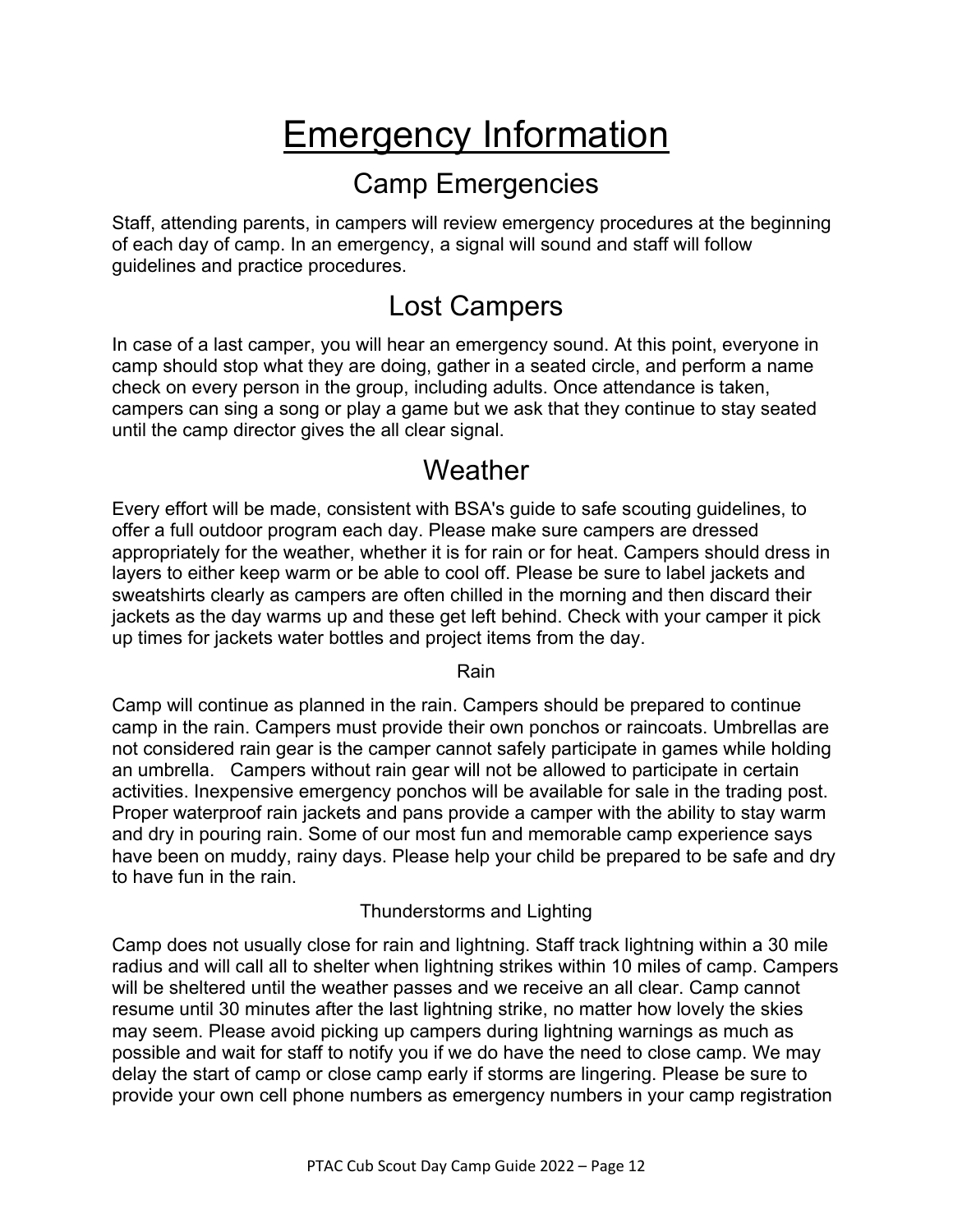online and you will be automatically added to receive texts through remind. This is the fastest and easiest way to stay informed on camp weather situations

#### Potentially Hazardous Weather

camp may be closed for the safety of everyone severe storms and threat of tornado will cause camp to close. This is a rare situation.

### No Make-up Days

There are no plans for make updates. We are sorry but refunds cannot be made. If camp is closed, camp directors will first send a text message through remind, then will begin the task of contacting each registered parent through email and phone as indicated in the online registration. It is recommended to have an individual designated as your camp coordinator with phone numbers and email addresses. If camp is postponed or canceled due to weather, the camp coordinator will be contacted and they can help contact all parents and leaders in your pack.